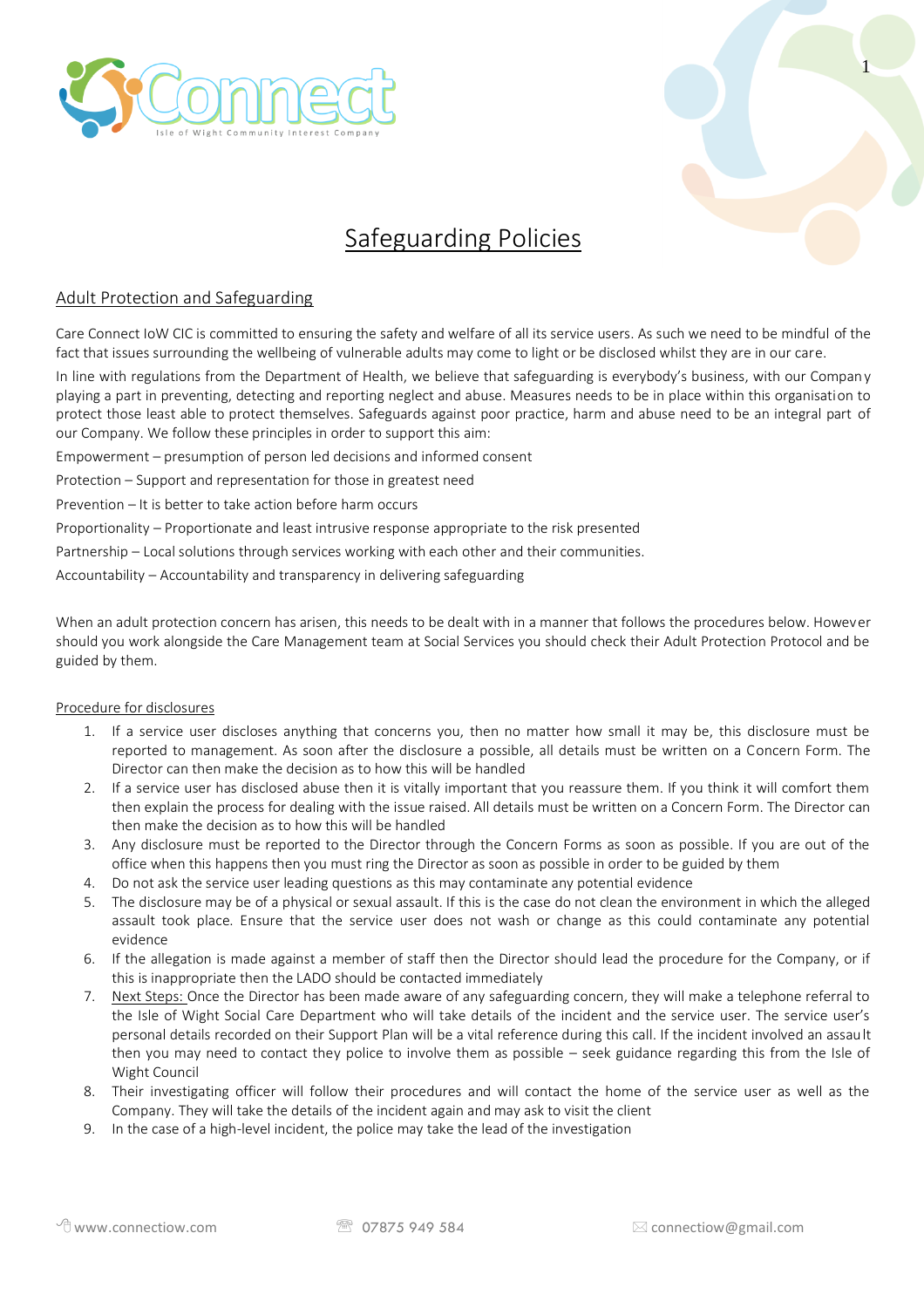

- 10. It is the responsibility of the Company to co-operate with the investigation and also to take detailed reports of the incidents from all those involved. The reports can be notes on what the service user said (verbatim) during the disclosure. If staff are involved then you will need to take reports from them as well
- 11. If a disclosure involves a member of staff then this report should be passed to the Director who will follow the correct disciplinary procedures. This may lead to a member of staff being placed on paid leave during the course of the investigation
- 12. Social Services and/or the police will carry out their procedures and report their conclusions back to the Company
- 13. Strategies may be adopted to ensure the safety of the service user and avoid any potential reoccurrence of the incident. This will be done by Social Services and the Company may be involved in this planning. It is important to receive minutes of this meeting that include guidelines for the client's files.
- 14. On concluding the investigation a full report will need to be included on the service user's file. This report may also need to be sent through to the Commission for Social Care Inspection

#### Procedures for safeguarding Service Users during their time in our care

- 1. It is important that service users can feel safe and protected while they are with us, and that their parents/carers can be confident of this
- 2. Ensure that you have read the Support Plan and Personal Risk Assessment of every service user that you come into contact with. This is the only way that you can ensure that you can keep yourself and the clients in your care safe to the best of your ability. Anyone unaware of information held in the individual service user files could face disciplinary procedures
- 3. Individual Risk Assessments and Personal Details Records are updated regularly. It is the employees responsibility to ensure that they keep themselves up to date with any new information pertaining to service users
- 4. If anything happens which gives you any cause for concern then this must be noted on a Concern Form and passed to the Director at the earliest opportunity

Care Connect IoW CIC take issues surrounding the safeguarding of vulnerable persons extremely seriously. This policy is directed by guidelines set out by the local authority for Hampshire and the Isle of Wight

Safeguarding Adults Multi-Agency Policy, Procedure and Guidance: Southampton, Hampshire, Isle of Wight and Portsmouth (July 2013)

Telephone Numbers: IW Council: 01983 821 000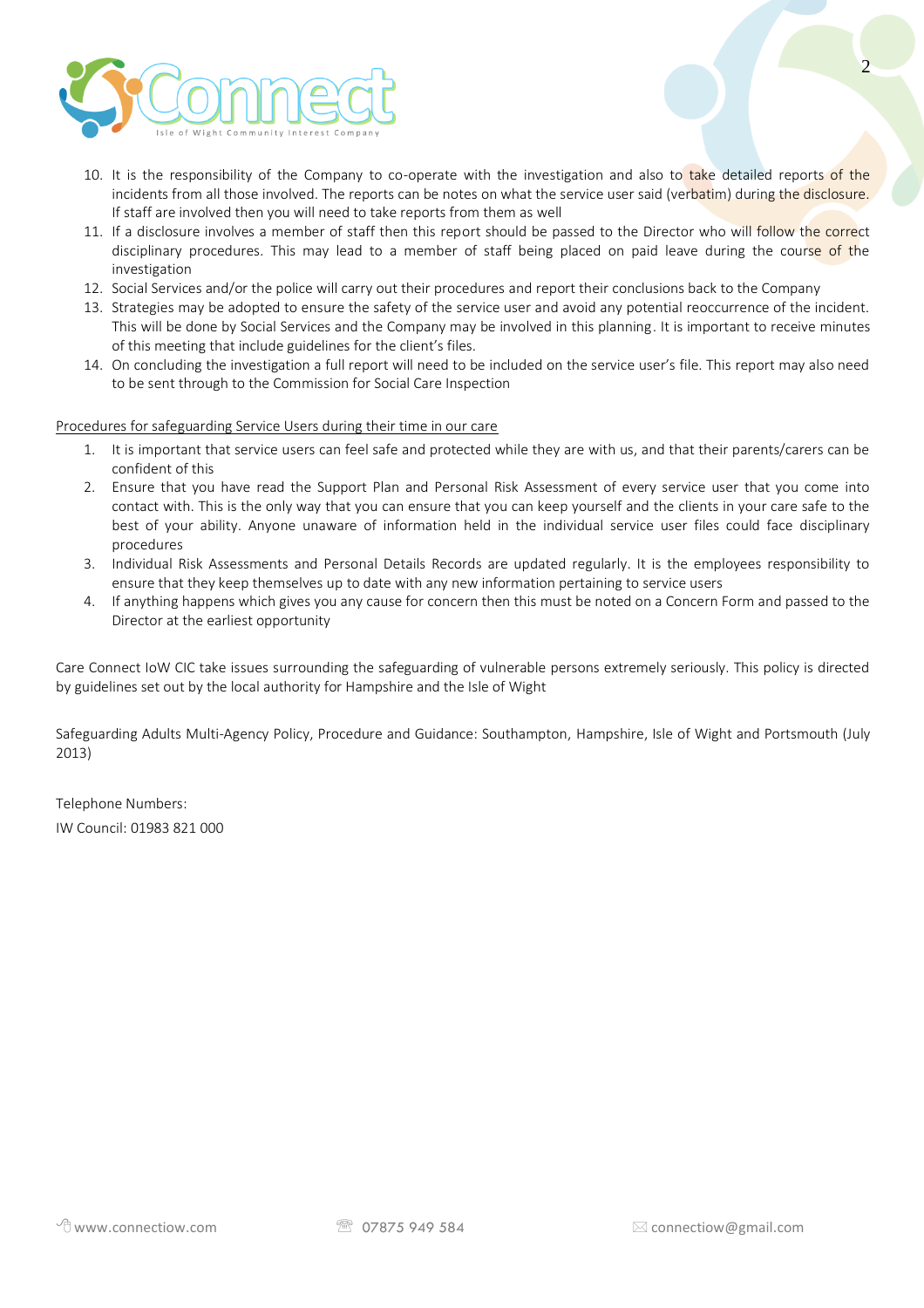

## Child Protection and Safeguarding

Care Connect IoW CIC is committed to ensuring the safety and welfare of all its service users. As such we need to be mindful of the fact that issues surrounding the wellbeing of vulnerable children may come to light or be disclosed whilst they are in our care.

We follow regulations from HM Government outlined in "Working Together to Safeguard Children". Significant points raised in this document are:

Safeguarding children is the action we take to promote the welfare of children and protect them from harm – it is everyone's responsibility. Everyone who comes into contact with children and families has a role to play. Safeguarding and promoting the welfare of children is defined for the purposes of this guidance as:

- Protecting children from maltreatment;
- Preventing impairment of children's health or development;
- Ensuring that children grow up in circumstances consistent with the provision of safe and effective care; and
- Taking action to enable all children to have the best outcomes

For children who need additional help, every day matters. Academic research is consistent in underlining the damage to children from delaying intervention. The actions taken by professionals to meet the needs of these children as early as possible can be critical to their future

Effective safeguarding systems are those where:

- The child's needs are paramount, and the needs and wishes of each child, be they baby or infant, or an older child, should be put first, so that every child receives the support they need before a problem escalates;
- All professionals who come into contact with children and families are alert to their needs and any risks of harm that individual abusers, or potential abusers, may pose to children;
- All professionals share appropriate information in a timely way and can discuss any concerns about an individual child with colleagues and local authority children's social care;
- High quality professionals are able to use their expert judgement to put the child's needs at the heart of the safeguarding system so that the right solution can be found for each individual child;
- All professionals contribute to whatever actions are needed to safeguard and promote a child's welfare and take part in regularly reviewing the outcomes for the child against specific plans and outcomes;
- When things go wrong Serious Case Reviews (SCRs) are published and are transparent about any mistakes which were made so that lessons can be learnt

Ultimately, effective safeguarding of children can only be achieved by putting children at the centre of the system, and by every individual and agency playing their full part, working together to meet the needs of our most vulnerable children.

Children have said that they need

- Vigilance: to have adults notice when things are troubling them
- Understanding and action: to understand what is happening; to be heard and understood; and to have that understanding acted upon
- Stability: to be able to develop an on-going stable relationship of trust with those helping them
- Respect: to be treated with the expectation that they are competent rather than not
- Information and engagement: to be informed about and involved in procedures, decisions, concerns and plans
- Explanations: to be informed of the outcome of assessments and decisions and reasons when their views have not met with a positive response
- Support: to be provided with support in their own right as well as a member of their family
- Advocacy: to be provided with advocacy to assist them in putting forward their views

No single professional can have a full picture of a child's needs and circumstances, and if children and families are to receive the right help at the right time, everyone who comes into contact with them has a role to play in identifying concerns, sharing information and taking prompt action. In order that organisations and practitioners collaborate effectively, it is vital that every individual working with children and families is aware of the role they should play and the role of other professionals.